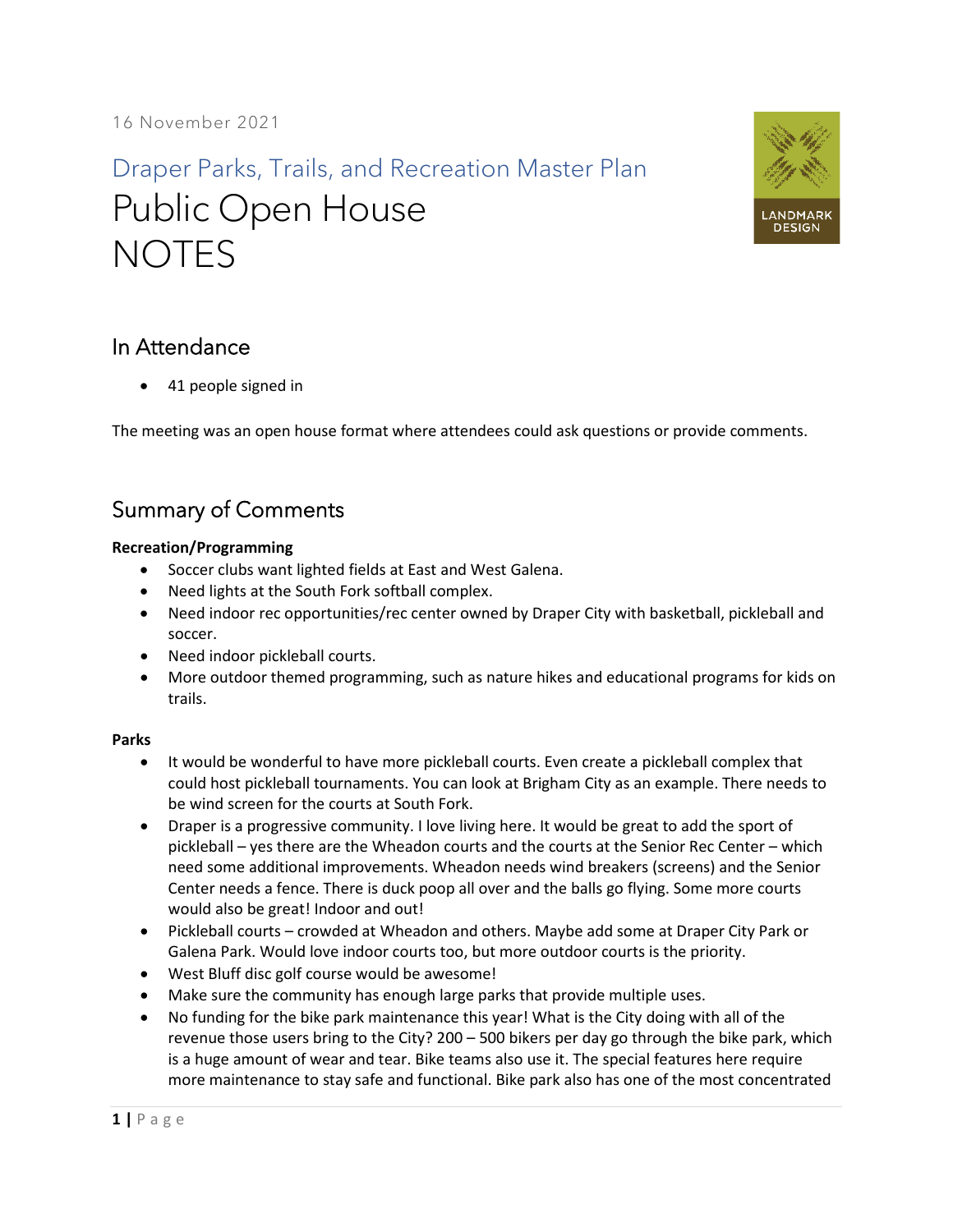amounts of use and is one of the most-used bike parks in the state. Lots of extra parking at the bike park – can some this be used to expand the bike park?

- Would love to see more pickleball options and a disc golf course or two.
- The two pickleball courts at the Senior Center need fencing to make them usable.
- Need more outdoor tennis courts.
- Newport has a great parks and recreation system, including tournament facilities, that is wellconnected with trails – a great example.
- Add exercise stations along the perimeter trail at Fielding Hill Park.
- Jordan River Rotary Park would be a great place to add exercise stations. The County is adding a boat launch here.
- Most people know Mehraban Wetlands Park as Sunset Ponds.
- Scope out a place where a city rec. center could go.
- The pickleball courts at the senior center need fencing.
- More pickleball courts are needed and it would be great to have some indoors for winter
- Need a rec center with exercise equipment
- Excited about an all-abilities park!
- Consider doing a loop trail and playground at the Hidden Canyon Estates drainage pond.

#### **Trails**

- Love the City's trails!
- Consider signage warning people about mountain lions in the vicinity of the Telegraph Trail. There are signs in other areas, but this area could use some too.
- Would like to see alternating days for hikers/bikers.
- Mixing trail users is dangerous. Big bike features shouldn't be on multi-use trails. Features encourage speed which is unsafe for other user groups. Need user-specific trails or more compatible trail design.
- Need signage at the beginning of Red Rock and Red Potato trails to direct users to the correct trails. Better signs at all junctions would be helpful. Valley View Trail intersections need better signage as well (at Upper Oak Hollow and Valley View Trail junction and below). Sign directing to Ann's is confusing at this intersection.
- Love the off-leash dog trail area.
- E-bikes clarify city policy and come up with a plan to address potential conflicts.
- Against alternate days for hiking/biking on trails.
- High school teams have a big impact on the City's trail system. As more trails are built out in the region, this impact will be more distributed as those teams go to more local trails.
- Need more directional trails.
- I love the Hoof and Boot. I like the nature.
- We love the new Longview Trail.
- E-bikes going uphill are going so fast that as a biker going downhill, have had near collisions because there isn't enough time to yield to them – they come up on you so fast, especially around turns.
- Dedicated downhill trails to keep safe for hikers.
- Trail system is amazing thank you! Love the continuing focus on separate trail options for different types of traffic. Keep it up!
- Need a few more green line options for mountain bikes.
- Like the trail system.